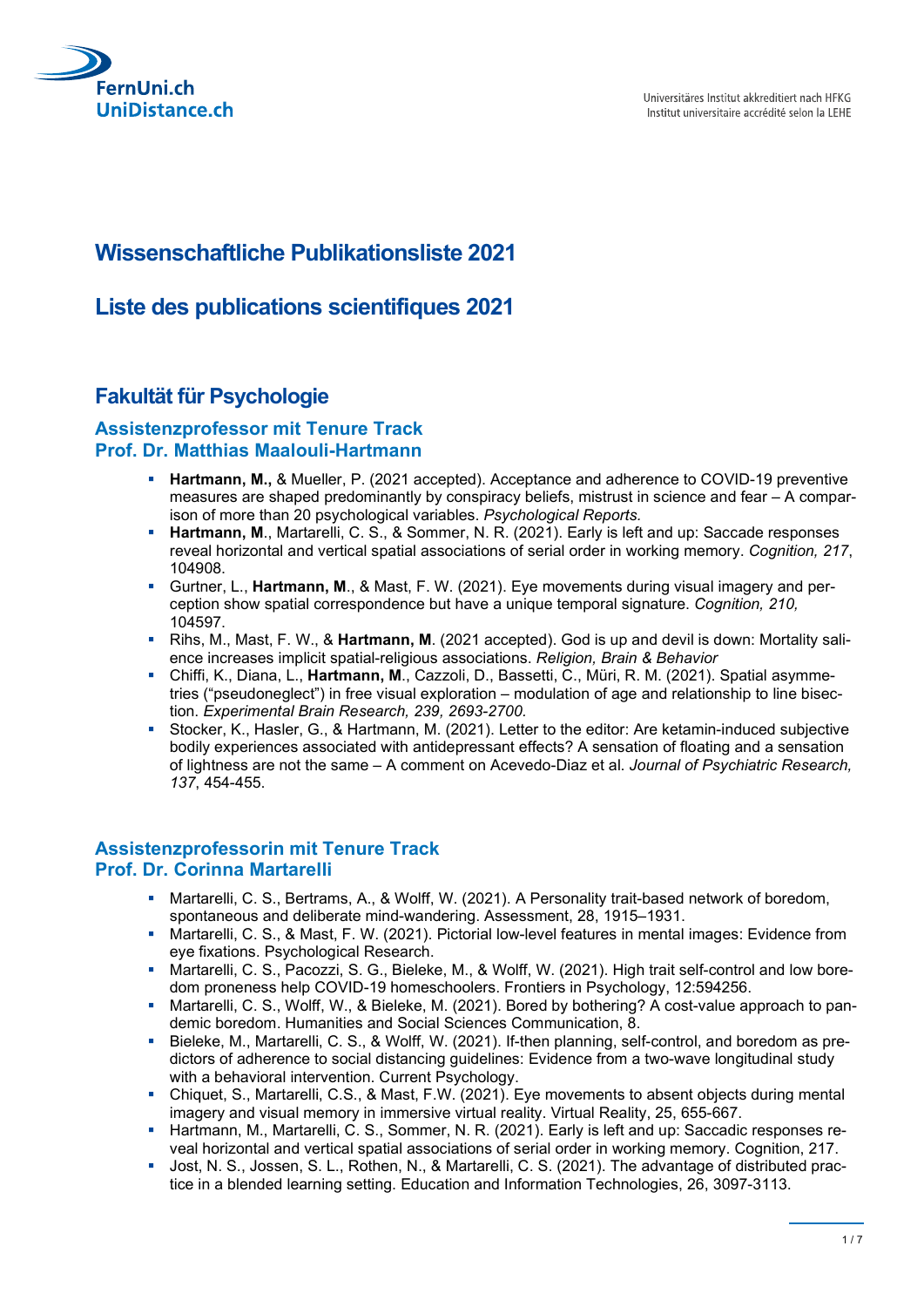

- Umar, H., Mast, F. W., Cacchione, T., & Martarelli, C. S. (2021). The prioritization of visuo-spatial associations during mental imagery. Cognitive Processing, 22, 227-237.
- Wolff, W., Bieleke, M., Martarelli, C.S., & Danckert J. (2021). A Primer on the role of boredom in self-controlled sports and exercise behavior. Frontiers in Psychology, 12:637839.

### Assistenzprofessor mit Tenure Track Prof. Dr. Thomas Reber

- Bausch, M., Niediek, J., Reber, T.P., Mackay, S., Boström, J., Elger, C.E., and Mormann, F. (2021). Concept neurons in the human medial temporal lobe flexibly represent abstract relations between concepts. Nature Communications 12, 1–12.
- Belardi, A., Pedrett, S., Rothen, N., and Reber, T.P. (2021). Spacing, Feedback, and Testing Boost Vocabulary Learning in a Web Application. Frontiers in Psychology 12, 5072.
- Derner, M., Chaieb, L., Dehnen, G., Reber, T.P., Borger, V., Surges, R., Staresina, B.P., Mormann, F., and Fell, J. (2021). Auditory Beat Stimulation Modulates Memory-Related Single-Neuron Activity in the Human Medial Temporal Lobe. Brain Sciences 11, 364.

#### Ausserordentlicher Professor Prof. Dr. Nicolas Rothen, Co-Studiengangsleiter Master Psychologie

- Ovalle-Fresa, R., Di Pietro, S. V., Reber, T. P., Balbi, E., & Rothen, N. (2021). Standardized database of 400 complex abstract fractals. Behavior Research Methods. https://doi.org/10.3758/s13428- 021-01726-y
- Lungu, L., Rothen, N., & Terhune, D. B. (2021). The time course of synaesthetic colour perception. Cortex, 141, 322–330. https://doi.org/10.1016/j.cortex.2021.04.018
- Ovalle-Fresa, R., Ankner, S., & Rothen, N. (2021). Enhanced perception and memory: Insights from synesthesia and expertise. Cortex, 140, 14–25. https://doi.org/10.1016/j.cortex.2021.01.024
- Rothen, N., Burtscher, M., Gobet, F., Mantzouranis, G., Mayor, J., Pirrone, A., Raeder, S., Ramon, M., & Rossier, J. (2021). The Beginning of a New Era. Swiss Psychology Open, 1(1), 1. https://doi.org/10.5334/spo.27
- Ovalle-Fresa, R., Uslu, A. S., & Rothen, N. (2021). Levels of processing affect perceptual features in visual associative memory. Psychological Science, 32(2), 267–279. https://doi.org/10.1177/0956797620965519
- Jost, N. S., Jossen, S. L., Rothen, N., & Martarelli, C. S. (2021). The advantage of distributed practice in a blended learning setting. Education and Information Technologies. https://doi.org/10.1007/s10639-020-10424-9
- Belardi, A., Pedrett, S., Rothen, N., & Reber, T. P. (2021). Spacing, Feedback, and Testing Boost Vocabulary Learning in a Web Application. Frontiers in Psychology, 12, 5072. https://doi.org/10.3389/fpsyg.2021.757262

# Faculté de Psychologie

#### Professeure extraordinaire Prof. Dr Pamela Banta Lavenex

- Jabès, A., Klencklen, G., Ruggeri, P., Antonietti, J.-P., Banta Lavenex, P., Lavenex, P. (2021). Agerelated differences in resting-state EEG and allocentric spatial working memory performance. Frontiers in Aging Neuroscience doi: 10.3389/fnagi.2021.704362.
- Chareyron, L., Banta Lavenex, P., Amaral, D.G. and Lavenex, P. (2021). Life and death of immature neurons in the juvenile and adult primate amygdala. International Journal of Molecular Sciences, 22(13): 6691-6710. doi: 10.3390/ijms22136691.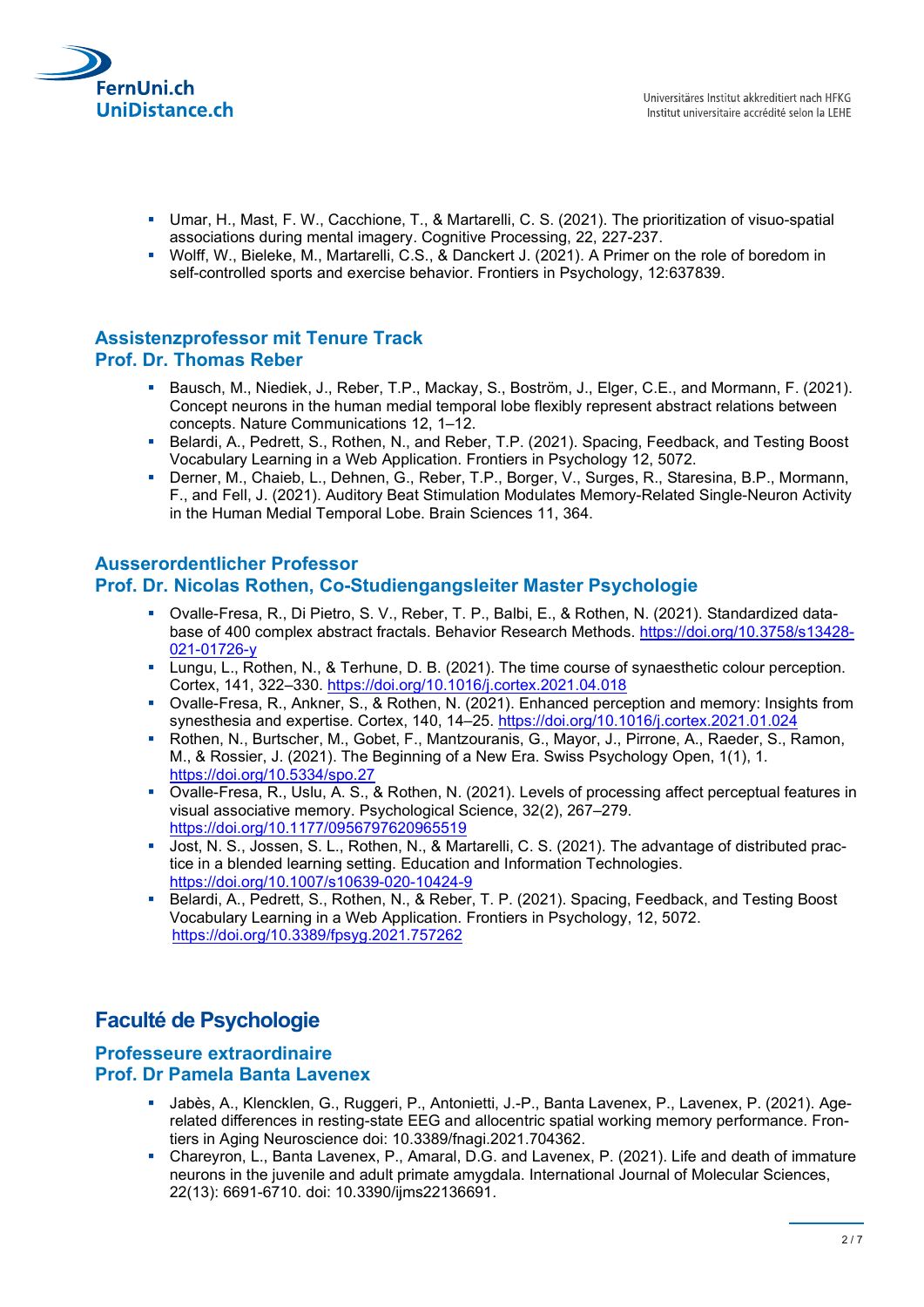

- Banta Lavenex, P. and Lavenex, P. (2021). A critical review of spatial abilities in Down and Williams syndromes: not all space is created equal. Frontiers in Psychiatry doi: 10.3389/fpsyt.2021.669320.
- Jabès, A. Klencklen, G., Ruggeri, P., Michel, C.M., Banta Lavenex, P. and Lavenex, P. (2021) Resting-state EEG microstates parallel age-related differences in allocentric spatial working memory performance. Brain Topography,1-19, doi: 10.1007/s10548-021-00835-3.
- Banta Lavenex, P., Ribordy Lambert, F., Bostelmann, M. and Lavenex, P. (2021). Le développement de la mémoire spatiale chez l'enfant entre 2 et 9 ans. Enfance 1:19-35.

### Professeure extraordinaire Prof. Dr Géraldine Coppin, co-responsable du Master en psychologie

- Muñoz-Tord\*, D., Coppin\*, G., Pool, E., Mermoud, C., Pataky, Z., Sander, D., & Deplanque, S. (2021). 3D printed pacifier-shaped mouthpiece for fMRI-compatible gustometers. eNeuro, 8. doi: ENEURO.0208-21.2021
	- \* These authors contributed equally to this work
- Ischer, M., Coppin, G., De Marles, A., Esselier, M., Porcherot, C., Gaudreau, N., Cayeux, I., & Sander, D., Delplanque, S. (2021). Exogenous capture of visual spatial attention by olfactory-trigeminal stimuli. PLoS ONE 16(6): e025943. doi: 10.1371/journal.pone.0252943
- Coppin, G., Audrin, C., Monseau, C., & Deneulin, P. (2021). Is knowledge emotion? The subjective emotional responses to wines depend on level of expertise and sensitivity to key information about the wine. Food Research International, 142, 110192. doi: 10.1016/j.foodres.2021.110192
- Coppin, G., & Pool, E. (2021). Affect, "wanting", and relevance: Commentary on Lutz et al. (2020). Addictive Behaviors, 115, 106792. doi: 10.1016/j.addbeh.2020.106792
- Najberg, H., Mouthon, M., Coppin, G., Spierer, L. (in principle acceptance). Reduction of high sugar density drinks valuation and consumption with gamified executive control training. Scientific Reports.

## **Assistante**

#### Dr. phil. Alodie Rey-Mermet

- Gade, M., Declerck, M., Philipp, A. M., Rey-Mermet, A., & Koch, I. (2021). Assessing the Evidence for Asymmetrical Switch Costs and Reversed Language Dominance Effects – A Meta-Analysis. Journal of Cognition, 4(1), 55. https://doi.org/10.5334/joc.186
- Rey-Mermet, A., Gade, M., & Steinhauser, M. (2021). Multiplicative priming of the correct response can explain the interaction between Simon and flanker congruency. PLOS ONE, 16(3), e0248172. https://doi.org/10.1371/journal.pone.0248172

### Professeure extraordinaire Prof. Dr Andrea Samson, co-responsables du Master en psychologie

- Di Poi, G., Dukes, D., Tran, M., Meuleman, B., & Samson, A. C. (2021). Comment les familles d'enfants avec besoins éducatifs particuliers ont vécu la crise de la COVID-19 : Observations préliminaires pour la Suisse. [How families with children with special educational needs experienced the Covid-19 crisis: Preliminary observations for Switzerland]. Revue suisse de pédagogie spécialisée, 1, 9–18.
- Dukes, D., & Samson, A. C. (2021). COVID-19 : Donnons la parole aux parents d'enfants avec des besoins éducatifs particuliers [COVID-19: giving voice to the parents of children with special educational needs]. Pages romandes : Revue sur la pédagogie spécialisée les déficiences intellectuelles et développementales, 3, 28-31.
- Dukes, D., Van Herwegen, J., Meuleman, B., Tran, M., & Samson, A. C. (2021). COVID-19: International anxiety levels in parents of individuals with developmental disorders. Proceedings of the 6th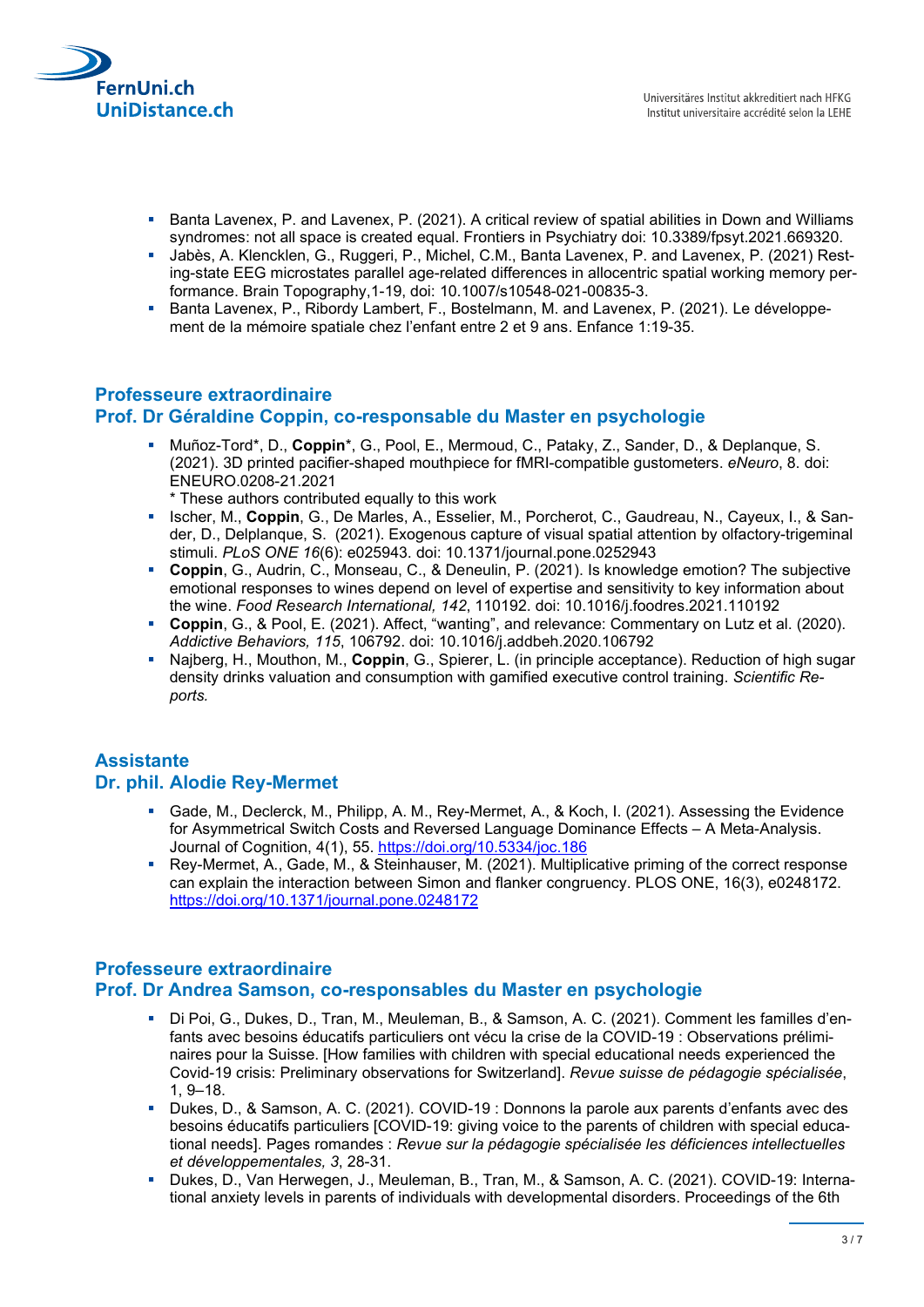

IASSIDD Europe Congress: Value Diversity. Journal of Applied Research in Intellectual Disabilities, 34 (5), 1231-1231. https://doi.org/10.1111/jar.12917

- Prosetzky, I., Poustka, L., Dukes, D., & Samson, A. C. (2021). Eine internationale Studie zu Auswirkungen der COVID-19-Pandemie auf Familien mit einem behinderten Kind: Wie ging es den Familien in Deutschland? Ein Bericht [An international study on the impact of the COVID-19 pandemic on families with a child with special educational needs: How did German families fare? A report]. Teilhabe, 60, 2, 88–89.
- Samson, A. C., Di Poi, G., Tran, M., & Dukes, D. (2021). Die Auswirkungen der COVID-19 Pandemie in der Schweiz: Erste Beobachtungen bei Familien mit Kindern sonderpädagogischem Förderbedarf [The effects of the COVID-19 pandemic in Switzerland: First observations in families with children with special educational needs]. Schweizerische Zeitschrift für Heilpädagogik, 27(5-6), 18– 25.
- Samson, A. C., Van Herwegen, J., Tran, M., & Dukes, D. (2021). Emotion regulation in the COVID-19 pandemic in individuals with neurodevelopmental disorders. Proceedings of the 6th IASSIDD Europe Congress: Value Diversity. Journal of Applied Research in Intellectual Disabilities, 34 (5), 1231-1231. https://doi.org/10.1111/jar.12917
- Sideropoulos, V., Dukes, D., Hanley, M., Palikara, O., Rhodes, S. Riby, D., Samson, A. C., & Van Herwegen, J. (2021). The impact of COVID-19 on anxiety and worries for families of individuals with Special Education Needs and Disabilities in the UK. Journal of Autism and Developmental Disabilities. https://doi.org/10.1007/s10803-021-05168-5
- Su, X., Cai, R. Y., Uljarević, M., Van Herwegen, J., Dukes, D., Yang Y., Peng X., & Samson, A. C. (2021). Brief report: A cross-sectional study of anxiety levels and concerns of Chinese families of children with Special Educational Needs and Disabilities post-first-wave of COVID-19. Frontiers in Psychology, 12, 1614. https://doi.org/10.3389/fpsyt.2021.708465
- Treichel, N., Dukes, D., Barisnikov K., & Samson, A. C. (2021). How cognitive, social, and emotional profiles impact humor appreciation: Sense of humor in autism spectrum disorder and Williams syndrome. Humor: International Journal of Humor Research, 34(4), https://doi.org/10.1515/humor-2021-0038
- Treichel, N., Van Herwegen, J., Dukes, D., & Samson, A. C. (2021). The fear of being laughed at in neurodevelopmental disorders. Proceedings of the 6th IASSIDD Europe Congress: Value Diversity. Journal of Applied Research in Intellectual Disabilities, 34 (5), 1358-1358. https://doi.org/10.1111/jar.12917
- Zaharia, A., Noir-Kahlo, K., Bressoud, N., Sander, D., Dukes, D., & Samson, A. C. (2021). Proof of concept: A brief psycho-educational training program to increase the use of positive emotion regulation strategies in individuals with autism spectrum disorder. Frontiers in Psychology – Special Issue: Positive Educational Approaches to Teaching Effectiveness and Student Well-being, 12, 705937. https://doi.org/10.3389/fpsyg.2021.705937

#### Pre-print manuscripts

 Dukes, D., Van Herwegen, J., Alessandri, M., Alnemary, F., Rad, J. A., Lavenex, P. B., Bolshakov, N., Bölte, S., Buffle, P., Ying Cai, R., Campos, R., Chirita-Emandi, A., P. Costa, A., Costanzo, F., di Poi, G., Des Portes, V., Faivre, L., Famelart, N., Fisher, M., … Samson, A. C. (2021, February 16).

Introducing the COVID-19 crisis Special Education Needs Coping Survey. PsyArXiv. https://doi.org/10.31234/osf.io/rtswa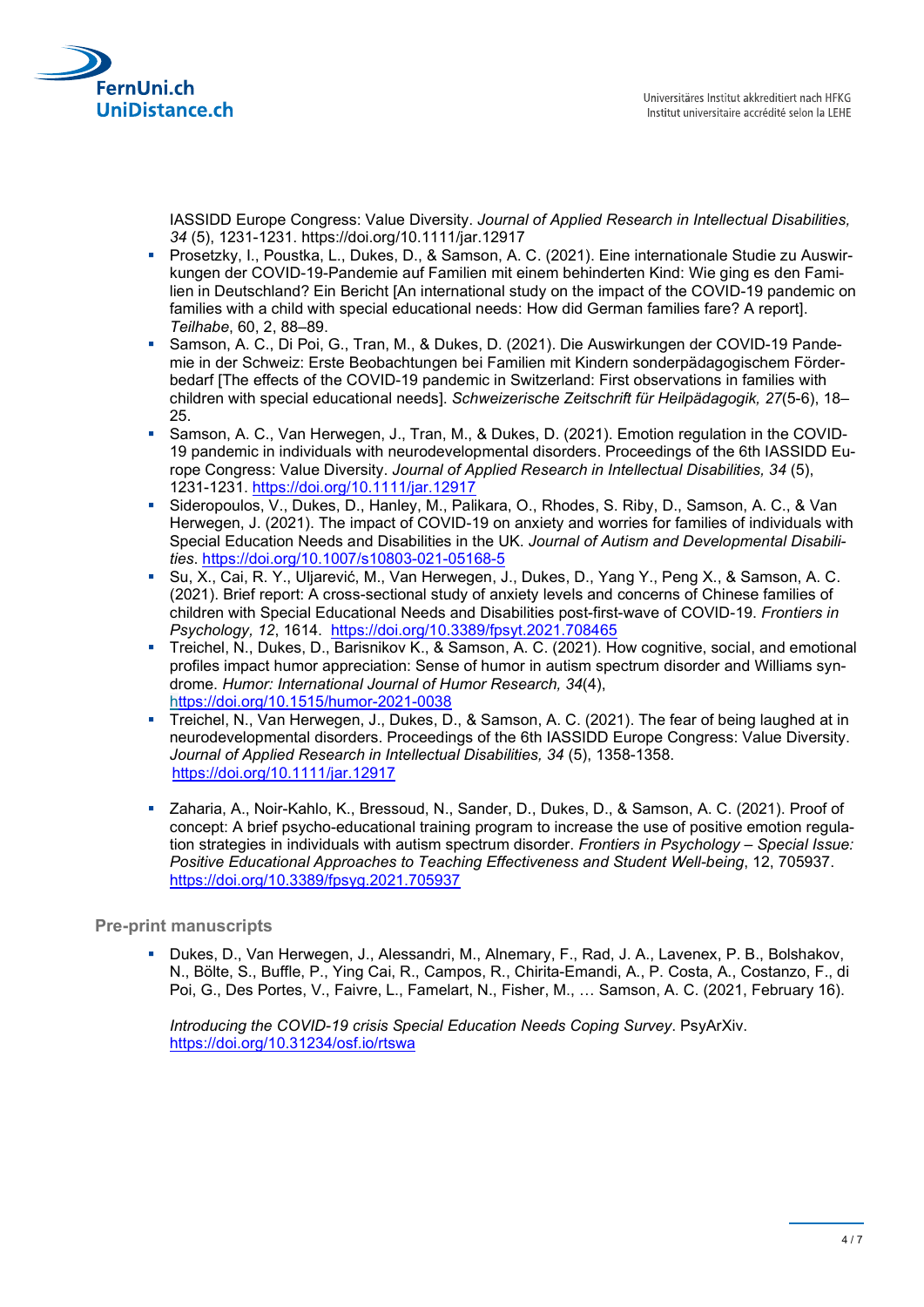

### Fakultät für Rechtswissenschaften

### Assistenzprofessorin mit Tenure Track Prof. Dr., LL.M. Cathrine Konopatsch

Zeitschriftenbeiträge

Konopatsch, C. (2021): Strafrechtliche Irrungen um das Institut der Nachsteuer – und Folgerungen für die Steuergeldwäscherei, ZStrR 2021, S. 37-54

## Faculté de Droit

#### Professeur assistant avec Tenure Track Prof. Dr Nicolas Bueno

- **Bueno Nicolas and Christine Kaufmann, The Swiss Due Diligence Legislation: Between Law and Christian** Politics, Business and Human Rights Journal (2021) https://doi.org/10.1017/bhj.2021.42
- Bueno Nicolas, Diligence des entreprises, travail des enfants et minerais Ce qui va changer, Plaidoyer 05/2021, 24-27.
- Bueno Nicolas, From Productive Work to Capability-Enhancing Work: Implications for Labour Law and Policy, Journal of Human Development and Capabilities (2021). https://doi.org/10.1080/19452829.2021.1951186
- Bueno Nicolas, Freedom at, through and from Work: Rethinking Labour Rights, 160 (2) International Labour Review (2021) 311-329. https://doi.org/10.1111/ilr.12192
- Bueno Nicolas, Liberté au travail, par le travail et face au travail: comment repenser les droits relatifs au travail, 160 (2) Revue internationale du Travail (2021) 339-360. https://doi.org/10.1111/ilrf.12195
- Bueno Nicolas, Libertad en el trabajo, a través del trabajo y frente al trabajo. Un replanteamiento de los derechos laborales 140(2) Revista internacional del trabajo (2021) 335-355 https://doi.org/10.1111/ilrs.12198

### Professeur assistant avec Tenure Track Prof. Dr Thierry Godel

Articles de revues

- Godel Thierry (2021), La justice militaire de lege lata, in : Revue pénale Suisse 3/2021, pp. 279-311
- Godel Thierry / Carmine Gionata (2021), Saisir la pornographie enfantine à l'ère du numérique, in : Forumpoenale 2/2021, pp. 130-136.
- Godel Thierry / Margot Laurent (2021), Les lésés en procédure pénale militaire Analyse et interprétation du droit révisé, Revue pénale suisse 1/2021, pp. 3-36

#### Professeur extraordinaire

#### Prof. Dr Bruno Pasquier

- Bruno Pasquier / Alessandro Silacci / Maurizio Caon, Protection des données: consentement, devoir d'informer et utilisation de pictogrammes, Pratique Juridique Actuelle 7/2021, 889-904.
- Bruno Pasquier, Détermination du dommage selon l'art. 42 al. 2 CO: Un fondement pour l'action non chiffrée?, PCEF – Revue suisse de droit de procé-dure civile et d'exécution forcée 2021 (5), 635-646.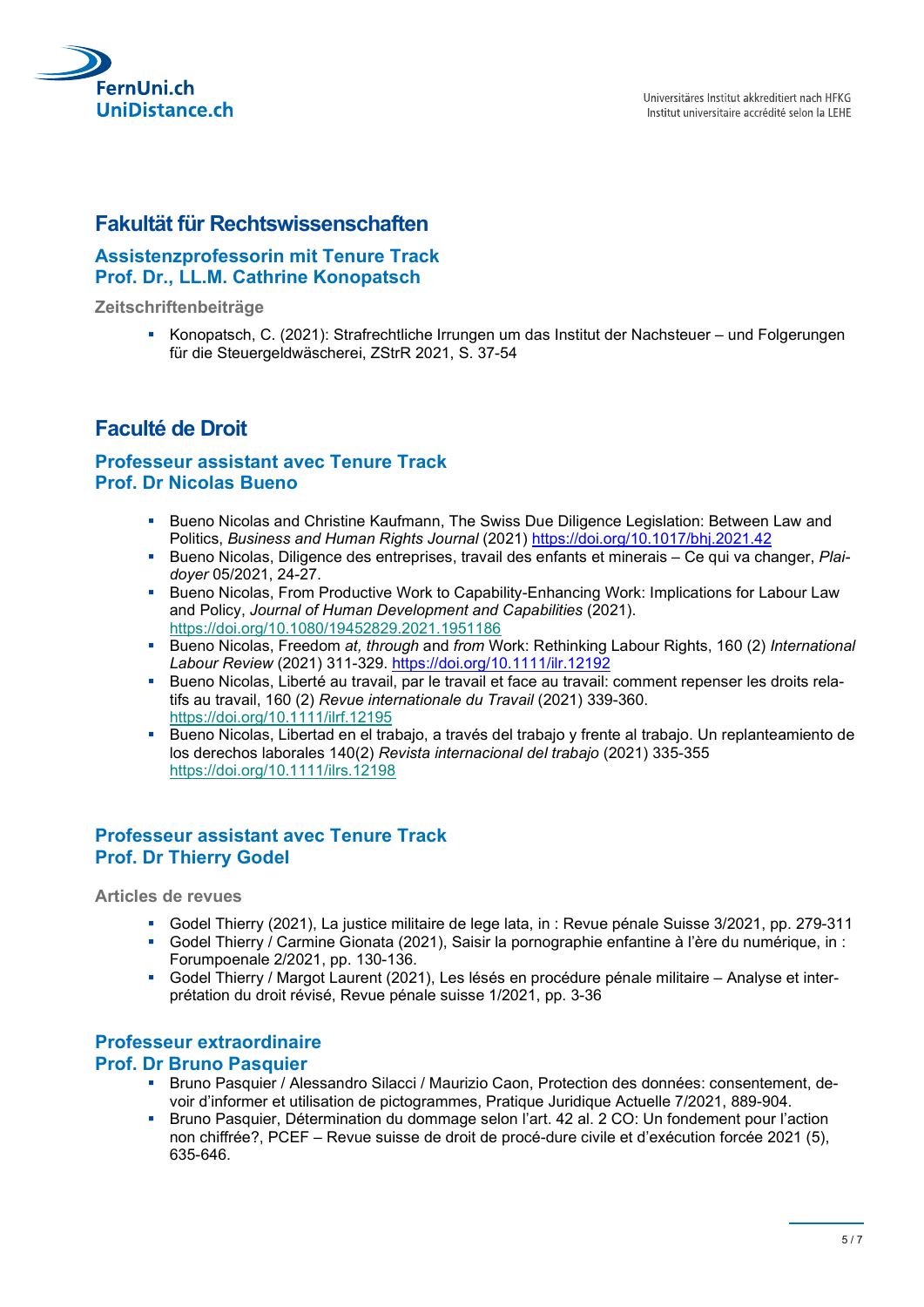

### Fakultät für Wirtschaftswissenschaften

#### Assistenzprofessor mit Tenure Track Prof. Dr. Manuel Grieder

Peer-reviewed journal article:

 Gibbons, R., Grieder, M., Herz, H., & Zehnder, C. (2021). Building an Equilibrium: Rules vs. Principles in Relational Contracts. Organization Science (forthcoming). https://doi.org/10.1287/orsc.2021.1503

Working paper:

 Grieder, M., Schmitz, J., & Schubert, R. (2021). Asking to Give: Moral Licensing and Pro-Social Behavior in the Aggregate. Working Paper available at SSRN. https://dx.doi.org/10.2139/ssrn.3920355

### Fakultät für Mathematik und Informatik

#### Assistenzprofessor mit Tenure Track Prof. Dr. Matthias Voigt

Eingereichte Arbeiten

- P. Schwerdtner and M. Voigt. Optimization-based structured reduced-order modeling from frequency samples, October 2021. Submitted for presentation at the 10th Vienna International Conference on Mathematical Modelling, Vienna, Austria, 2022.
- J. Przybilla and M. Voigt. Model reduction of parametric differential-algebraic systems by balanced truncation, August 2021. Submitted for publication at Math. Comput. Model. Dyn. Syst., also available as Preprint arXiv:2108.08646.
- P. Schwerdtner and M. Voigt. SOBMOR: Structured optimization-based model order reduction, August 2021. Revision submitted for publication at SIAM J. Sci. Comput., preliminary version also available as Preprint arXiv:2011.07567.

#### Begutachtete Zeitschriftenartikel

- I. Dorschky, T. Reis, and M. Voigt. Balanced truncation model reduction for symmetric second order systems – a passivity-based approach. SIAM J. Matrix Anal. Appl., 42(4):1602–1635, 2021.
- C. Jelich, S. K. Baydoun, M. Voigt, and M. Marburg. A greedy reduced basis algorithm for structural acoustic systems with parameter and implicit frequency dependence. Internat. J. Numer. Methods Engrg., 122(24):7409–7430, 2021.
- S. K. Baydoun, M. Voigt, B. Goderbauer, C. Jelich, and S. Marburg. A subspace iteration eigensolver based on Cauchy integrals for vibroacoustic problems in unbounded domains. Internat. J. Numer. Methods Engrg., 122(16):4250–4269, 2021.
- S. K. Baydoun, M. Voigt, and S. Marburg. Low-rank iteration schemes for the multi-frequency solution of acoustic boundary element equations. J. Theor. Comput. Acoust., 29(3):2150004–1– 2150004–22, 2021.

#### Begutachtete Tagungsbeiträge

 P. Schwerdtner and M. Voigt. Adaptive sampling for structure-preserving model order reduction of port-Hamiltonian systems. IFAC-PapersOnLine, 54(19):143–148, 2021. 7th IFAC Workshop on Lagrangian and Hamiltonian Methods for Nonlinear Control, Berlin, Germany, 2021.